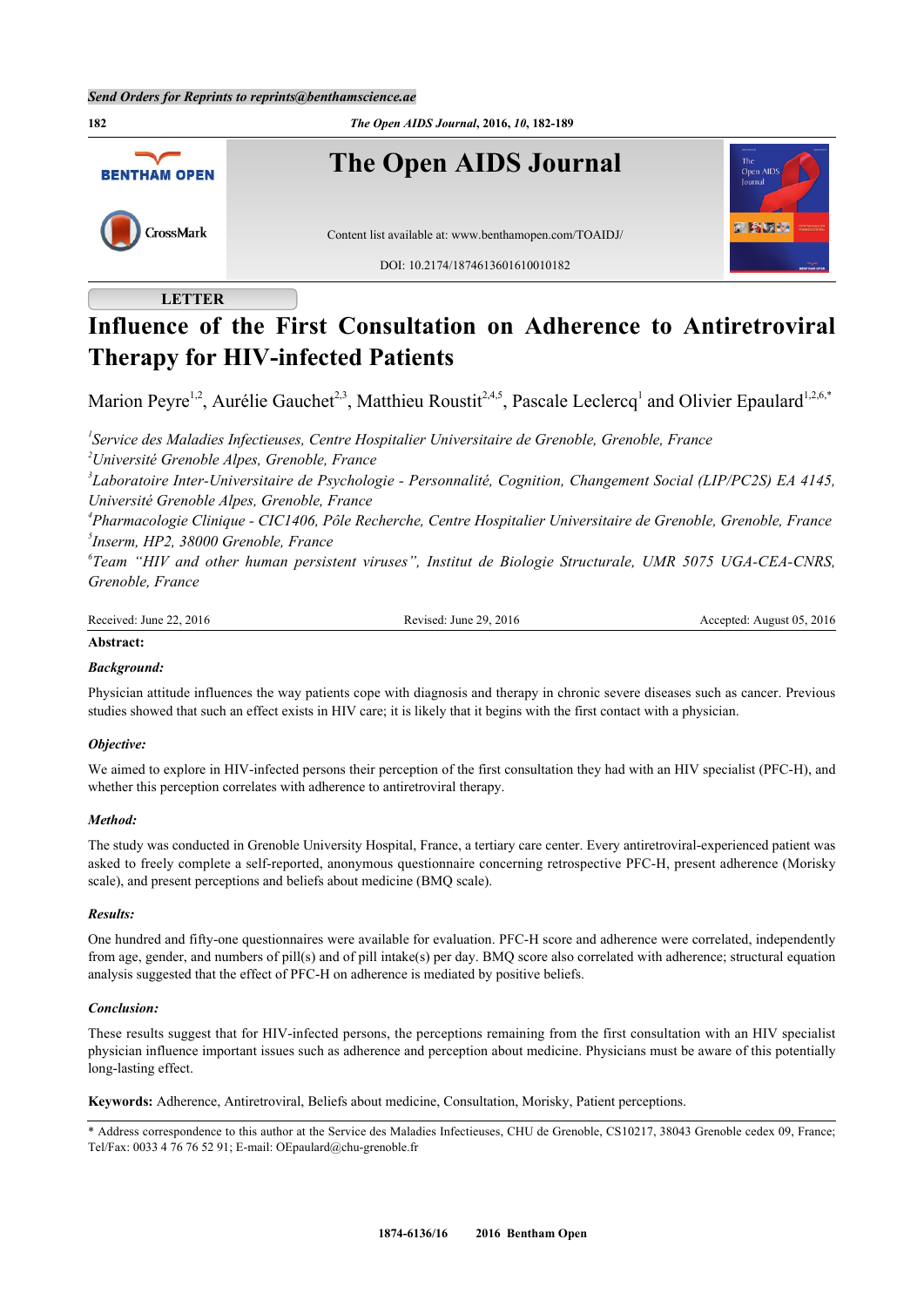# **INTRODUCTION**

Almost 20 years after the first highly active anti-retroviral combination, 75 to 89% of subjects with a diagnosed HIV infection are treated with antiretroviral therapy (ARV) in western Europe; an undetectable viral load is obtained in 80 to 90% of patients after 6 months of therapy in this area [[1](#page-6-0)]; and several studies suggest that life expectancy of HIVpositive and HIV-negative populations will not differ if ARV are applied early [\[2](#page-6-1)].

Therapeutic adherence is a key parameter for the control of the infection, as it is correlated with viral load decrease [\[3](#page-6-2)] and CD4+ T cell lymphopenia correction [[4](#page-6-3)]. Besides, a suboptimal adherence enables the emergence of resistant strains of HIV [[5\]](#page-6-4), especially in protease inhibitor-free regimens. Due to the integration of HIV genome in the host, such resistant strains persist indefinitely, meaning that the selection of a strain resistant to one or several antiretroviral will definitely prevent the future use of this/these molecule(s) in the future.

Adherence is an important issue in most chronic diseases (for example, diabetes mellitus, seizures or chronic obstructive pulmonary disease); however, there are many different barriers or challenges that HIV-positive patients may specifically experience when they try to adhere to their medication regimen. First, historical stigmas associated with AIDS probably restrain adherence and access to health care. Second, several national guidelines (including 2013 French guidelines [\[6](#page-6-5)]) recommend initiating antiretroviral medication as soon as possible after the diagnosis of HIV infection, regardless of the viral load, CD4 T cell count or clinical stage of the disease. This implies to treat asymptomatic individuals, who could underestimate the importance of adherence.

The impact of different factors on therapeutic adherence has been explored in many studies. For example, poor adherence has been shown to be associated with young age [[7](#page-6-6)], psychiatric and neurological disorders [[8,](#page-6-7) [9\]](#page-6-8)), and addiction [\[10](#page-6-9)]. Conversely, other factors such as family support [\[11](#page-6-10)] have a positive impact on adherence. Gender [\[12](#page-6-11)] and ethnicity have an inconstant effect, depending on the studies. For example, a study in Greek subjects older than 50 years did not identify a strong link between gender and adherence to ARV therapy [[13](#page-6-12)], and a study in US adult subjects did not identify gender-related differences in adherence. On the contrary, a study in US HIV-infected IV drug users observed a lower adherence in women [[14](#page-6-13)]; and another study in a similar population observed that alcohol consumption was associated with a lower adherence in women but not in men [[15\]](#page-6-14). The treatment regimen (daily number of pills and daily intake) [\[7\]](#page-6-6) and side effects of the antiretroviral therapy [\[16\]](#page-6-15) may also influence adherence. Finally, studies showed that therapeutic adherence is influenced by patient-physician relationship, including provision of HIV-specific information, egalitarian decision-making style, and trust in the physician. For example, a study in Mexico observed that adherence in the past month was lower in patients who were not satisfied of the relationship with their physician [\[17](#page-6-16)]; in a US study, adherence was lower in case of mismatch between the patient's expectations of care and the physician's consultation style [[18](#page-6-17)]; another study observed that several dimensions of the physician-patient relationship (general communication, HIV-specific information, participatory decision making, overall physician satisfaction, willingness to recommend, physician trust, and adherence dialogue) were associated with adherence [[19\]](#page-6-18). Interestingly, in another study [[20\]](#page-7-0), US patients declared that the progresses they made concerning their adherence were not due to their healthcare providers, but that they appreciated providers who knew and cared about their personal lives, who were clear and direct about instructions, and who were accessible. These last results suggest that this type of physician-patient relationship may sometimes acts indirectly.

To establish this kind of patient-physician relationship should be a goal from the first consultation, that is, during the announcement of a positive HIV test, or when the initiation of ARV is discussed. In other disciplines, particularly oncology, efforts have been made to codify important steps such as diagnosis and treatment discussions. Indeed, it has been shown that the way a cancer diagnosis is disclosed deeply influences the patient perception of the disease and of the therapy [[21](#page-7-1) - [24](#page-7-2)]; furthermore, announcing a cancer diagnosis is known to require specific skills and formation [[25](#page-7-3), [26\]](#page-7-4). It is likely that this announcement is similarly decisive in HIV-infected patients, but studies assessing the influence of the first consultation with an HIV-specialist physician on outcome are lacking. One should nevertheless note that the Voluntary Counseling and Testing and HIV testing and Consulting approaches have not only demonstrated to positively influence at-risk behavior [[27](#page-7-5)], but also to adherence [[28\]](#page-7-6). More specifically, to our knowledge, no study has analyzed the relationship between the experience of the patient during the first consultation with an HIV specialist physician, and adherence to ARV.

Our objective was therefore to explore the relationship between the patient perception of this first consultation and subsequent adherence. More precisely, we aimed to determine whether positive perceptions of this first consultation were correlated with a present better adherence, and whether more general perceptions concerning treatments and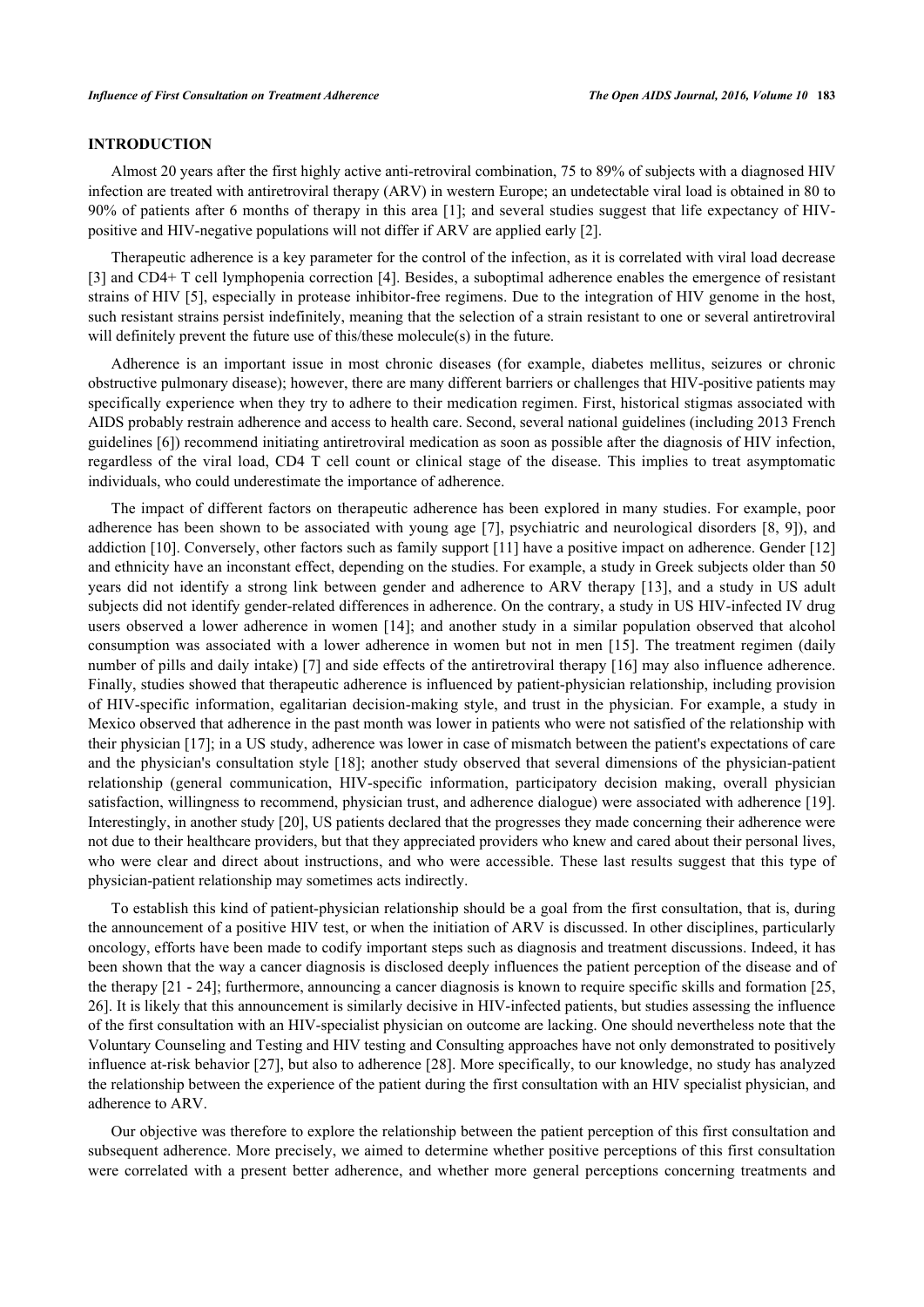medicine help understanding this correlation.

# **MATERIALS AND METHODS**

# **Study Population**

The study was conducted from May to July 2014, in the University Hospital of Grenoble, France, a tertiary care hospital. About 900 HIV-infected adults regularly attend this center, with 4 to 10 visits per year for follow-up and ARV prescription. Every HIV-infected patient under ARV who visited the infectious disease unit (mostly for blood tests and consultation) during the study period was asked to freely fill a self-administered questionnaire. No mention of the patient identity was required, and anonymity was maintained by participants placing the completed questionnaire in an urn in the waiting room.

The study was conducted according to the principles of the declaration of Helsinki. Ethical approval was obtained from the *Comité d'Ethique pour les Recherches Non Interventionnelles* of *Université Grenoble Alpes* (advice N° 2014-05-13-45).

#### **Questionnaires**

#### *Beliefs about Medicine Questionnaire (BMQ)*

The BMQ is an 18-item scale examining the perception of the patient regarding treatments and medicine [[29](#page-7-7)]. This scale has been validated in HIV infection context [[30\]](#page-7-8) and validated in French language [\[30](#page-7-8)]. The first two parts explore the positive ("necessity") and negative ("concerns") perception of ARV therapy, and the last two parts explore the general negative beliefs concerning drug prescription by physicians ("overuse") and concerning medications ("harm"). The value of each of the four dimensions of the beliefs about medicine is obtained by summing the numbers attributed to each question (from 1 for "totally disagree" to 5 for "totally agree").

#### *Adherence*

We used the Morisky-8-item Adherence scale. It has been widely used for the assessment of adherence in different diseases, and has already been validated in the case of antiretroviral therapy [[31\]](#page-7-9).

Although they may overestimate the percentage of properly taken medications, self-administered questionnaires have been shown to be a valid way to approximate adherence, and to be correlated with viral load [\[32](#page-7-10)] or measurements established with microelectronic monitoring system.

#### **Patient Perception of the First Consultation with an HIV Specialist Physician (PFC-H)**

The perception of the first consultation with an HIV specialist physician (PFC-H) was evaluated with a set of 16 questions (see supplementary material). Closely related questions have been validated in HIV-infected patients [\[30](#page-7-8)] and have been adapted to fit to the topic of the present study (the first consultation). These questions explore the perception concerning the meeting and the attitude of the physician. Patients were asked to evaluate (no, mostly no, mostly yes, yes) items such as "Did you feel like the physician told you all the truth?", "Did the physician encourage you to express yourself?", "Did the physician carefully listen to you?", "Was the physician respectful?", or "Did you feel like the physician understood you?". The answers were graduated on a 1-to-4 scale (No, Rather no, Rather yes, Yes), and the PFC-H score was calculated by summing the answer to each of the 16 questions.

#### **Statistical Analysis**

Missing values were imputed using an iterative Markov Chain Monte Carlo (MCMC) method [[33\]](#page-7-11). Categorical data are reported as frequency and percentage and continuous data as mean and standard deviation. Pearson's coefficient was used for correlations between scores.

The influence of the various dimensions of BMQ and of PFC-H on adherence was tested with multiple linear regression analysis. In order to assess the potential mediation of positive beliefs to explain the effect of PFC-H on adherence, *post hoc* structural equation modeling was performed.

Direct and indirect effects and bias-corrected *p*-value for the indirect effect were computed by bootstrapping. We considered *p*-values <0.05 as significant. Statistical analysis was performed with SPSS® and SPSS® Amos 22 for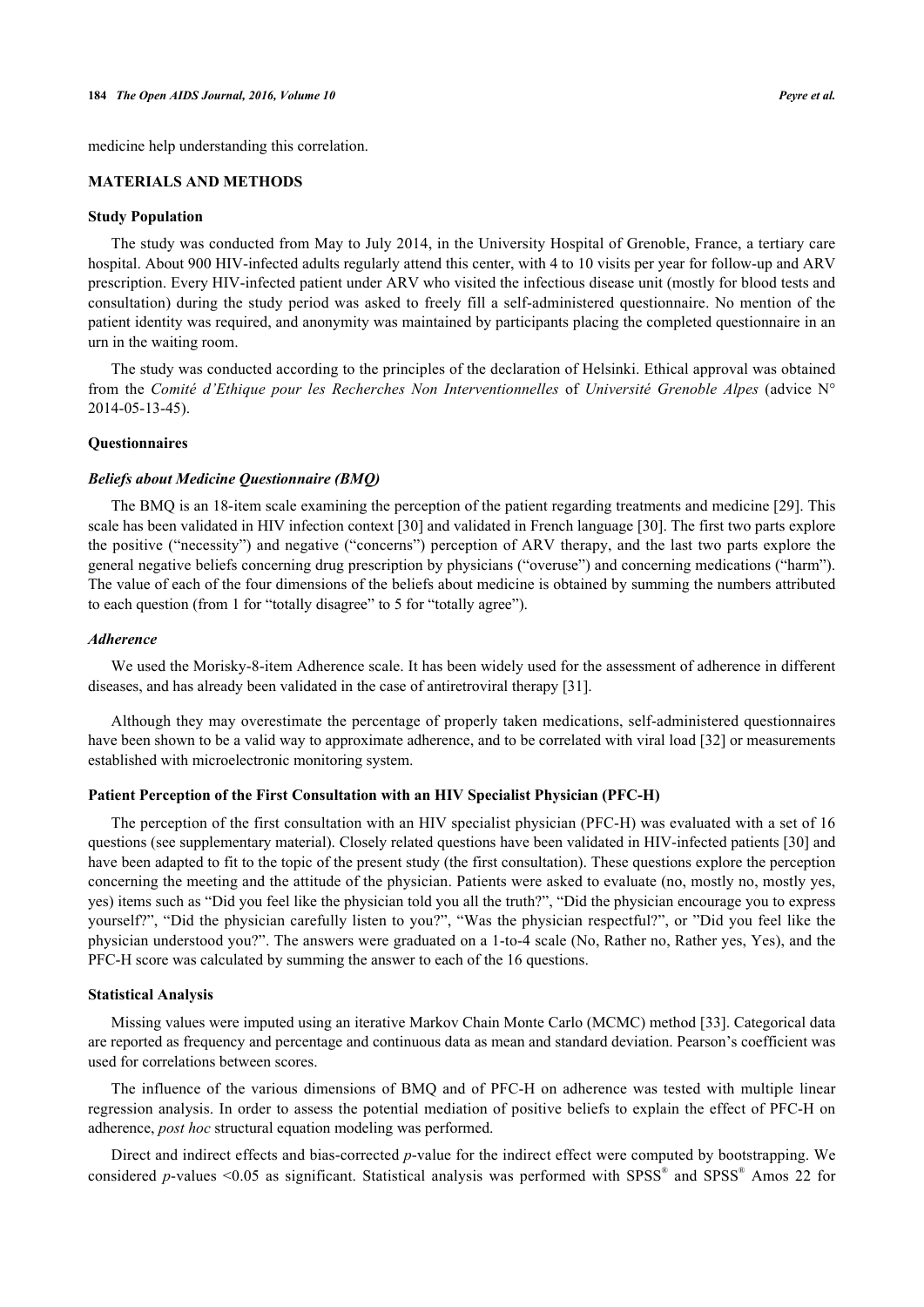Windows (IBM, Inc., Armonk, New York, USA).

# **RESULTS**

Among the 270 patients who visited our center during the 4-months study period, 161 participated. One hundred and fifty-one questionnaires were eventually analyzable; ten questionnaires were too incompletely filled in key sections to be included in the study. Across the 151 analyzable questionnaires, 4.1% of the survey items were missing and treated as described. Patients were aged 48±11 years and were predominantly male (78.1%); 63.8% identified themselves as men having sex with men (MSM). Most (86%) of the patients were Caucasians. Many patients (84.8%) reported having an undetectable HIV plasma viral load (<20 copies/ml), and 53.3% reported having a CD4 T cell count above 500/mm<sup>3</sup>. The first consultation with an HIV specialist physician had occurred  $14.1\pm8.4$  years (mean $\pm$ SD) before the present study (5 years or less for 20.8%, 20 years or more for 34.3%).

Mean PFC-H score was  $54.2 \pm 8.3$  ([20](#page-7-0)-64). It was 60 or more for 46 (30.4%) patients, and less than 40 for 13 (8.6%) patients (Fig. **[1](#page--1-0)**). It was not correlated with age, and was not different in female *vs*. male or in men having sex with men *vs*. other patients. It was negatively correlated with the time elapsed since the first consultation (r=-0.28, *p*<0.01).



**Fig. (1).** Distribution of the PFC-H score values.

<span id="page-3-0"></span>**Table 1. Values of the perception of the first consultation with an HIV specialist physician (PFC-H) score and of the belief about medicine (BMQ) scores, and correlation with Morisky adherence scale.**

| <b>Scale</b>         | Score [mean±SD] (minimal]<br>and maximal possible) | <b>Correlation with Morisky adherence scale</b> |                 |                              |
|----------------------|----------------------------------------------------|-------------------------------------------------|-----------------|------------------------------|
|                      |                                                    | Univariate analysis                             |                 | <b>Multivariate analysis</b> |
|                      |                                                    |                                                 | <i>p</i> -value | <i>p</i> -value              |
| PFC-H                | $54.2 \pm 8.3$ (16-64)                             | 0.214                                           | 0.01            | 0.25                         |
| <b>BMQ</b> Necessity | $22.7 \pm 3.1$ (5-25)                              | 0.308                                           | < 0.001         | 0.04                         |
| <b>BMO</b> Concerns  | $13.2 \pm 4.3$ (5-25)                              | $-0.270$                                        | 0.001           | 0.09                         |
| <b>BMO</b> Overuse   | $7.2 \pm 2.9$ (4-20)                               | $-0.238$                                        | 0.003           | 0.94                         |
| <b>BMO</b> Harm      | $10.4 \pm 4.2$ (4-20)                              | $-0.267$                                        | 0.001           | 0.23                         |

BMQ: Belief about Medicine.

PFC-H: Perception of the First Consultation with an HIV specialist physician, SD: standard deviation.

Adherence was high, with 43.7% patients, 28.9% and 14.0% having a Morisky adherence score of respectively 8/8, 7/8 and 6/8. We observed an association between PFC-H and Morisky adherence score. First, when taking as a cut-off the median value of PFC-H score (55), we observed that 71.4% and 44% of the patients with a PFC-H <55 and  $\geq$ 55, respectively had a Morisky adherence score below 8 (*p*<0.01) (Fig. **[2](#page-4-0)**). Second, Morisky adherence score was correlated with PFC-H score in univariate analysis  $(R=0.21; p=0.01)$  $(R=0.21; p=0.01)$  $(R=0.21; p=0.01)$  (Table 1), and remained correlated when adjusting for age,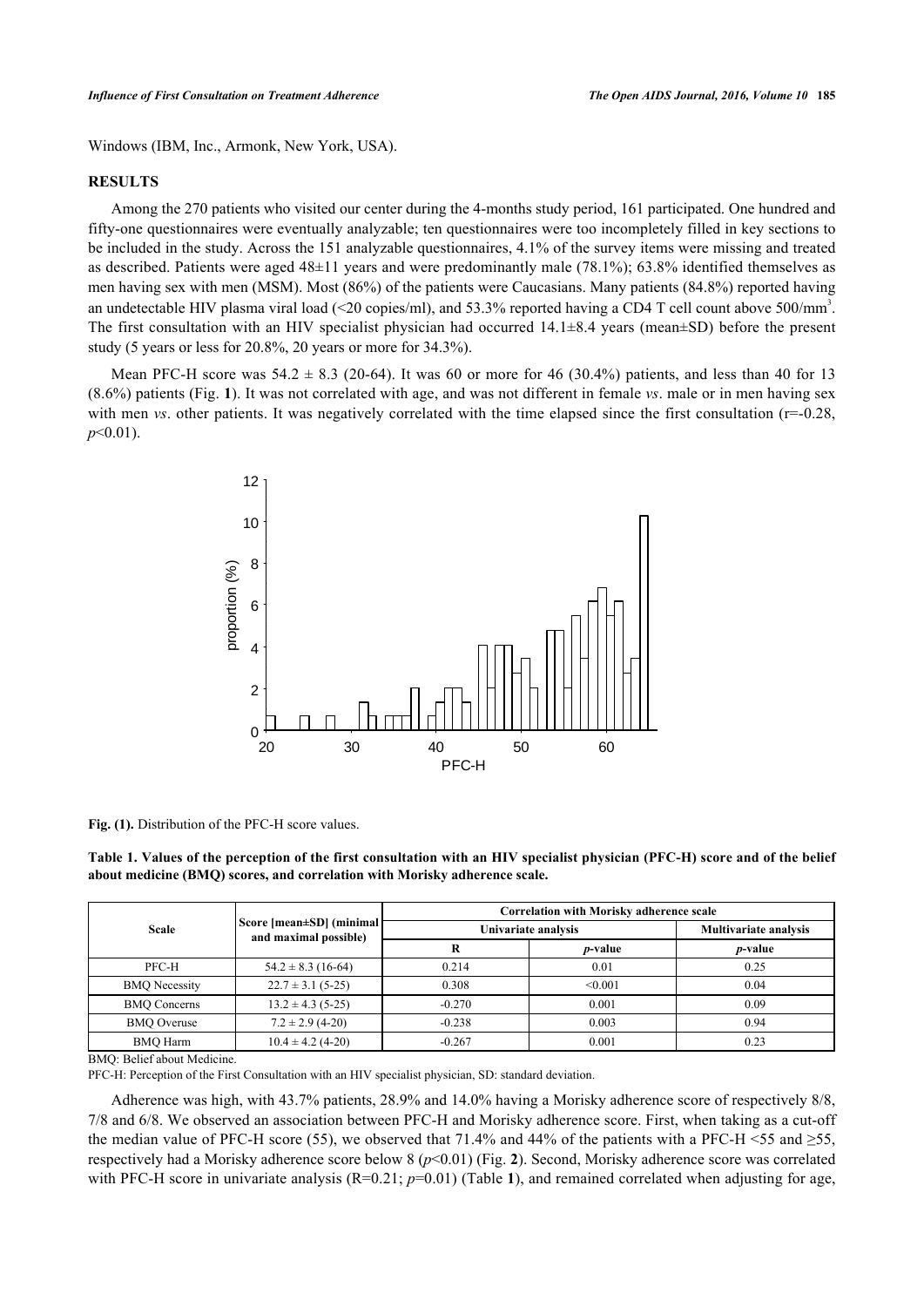gender, current numbers of pill(s) per day, current number of pill intake(s) per day, and comorbidities (*p*=0.02). The Morisky adherence score and the time elapsed since the first consultation were not correlated  $(p=0.51)$ . Adherence was also correlated with the four dimensions of the BMQ (Table **[1](#page-3-0)**).

<span id="page-4-0"></span>In a multiple linear regression model integrating PFC-H and BMQ scales, one of the dimensions of the BMQ score (positive beliefs, or "BMQ necessity") was still significantly associated with Morisky adherence score, but not PFC-H. To determine whether PFC-H may have an influence on adherence via positive belief, we elaborated a *post hoc* structural equation model. The results showed that the effects of PFC-H on adherence are likely to be fully mediated by positive beliefs (Fig. **[3](#page-4-1)**) (*p*<0.01 and *p*=0.32 for indirect and direct effects of PFC-H on adherence, respectively).



<span id="page-4-1"></span>**Fig. (2).** Morisky adherence score in patients with PFC-H score  $\leq$  and  $\geq$ 55



**Fig. (3).** Positive beliefs about the treatment ("BMQ necessity") fully mediate the effect of the perception of the first consultation with the physician (PFC-H) on adherence. Standardized regression weights are reported on corresponding arrows. \* $p=0.001$ ;  $p=0.32$ .

## **DISCUSSION**

In developed countries, thanks to antiretroviral therapy, HIV infection has become for most patients a chronic state rather than a chronic disease. When antiretroviral therapy is prescribed, a health condition compatible with, for example, professional activity is generally regained or maintained. Adherence to treatment is a key parameter to reach and to maintain this situation. We wanted to determine whether adherence was associated with the perceptions of the first consultation with an HIV specialist (PFC-H).

The score we elaborated to retrospectively evaluate the PFC-H revealed generally positive perceptions, although the value was clearly low in some cases. This is not a totally new score, as these questions have already been tested in HIVpositive patients in a previous work [\[30](#page-7-8)], although without assessing specifically the perception of the first consultation. This score may therefore require to be validated in other HIV-positive populations.

We observed a significant association between present adherence and the perceptions of this first meeting. Although adherence was generally high in our population, patients with positive perceptions had an even higher adherence. To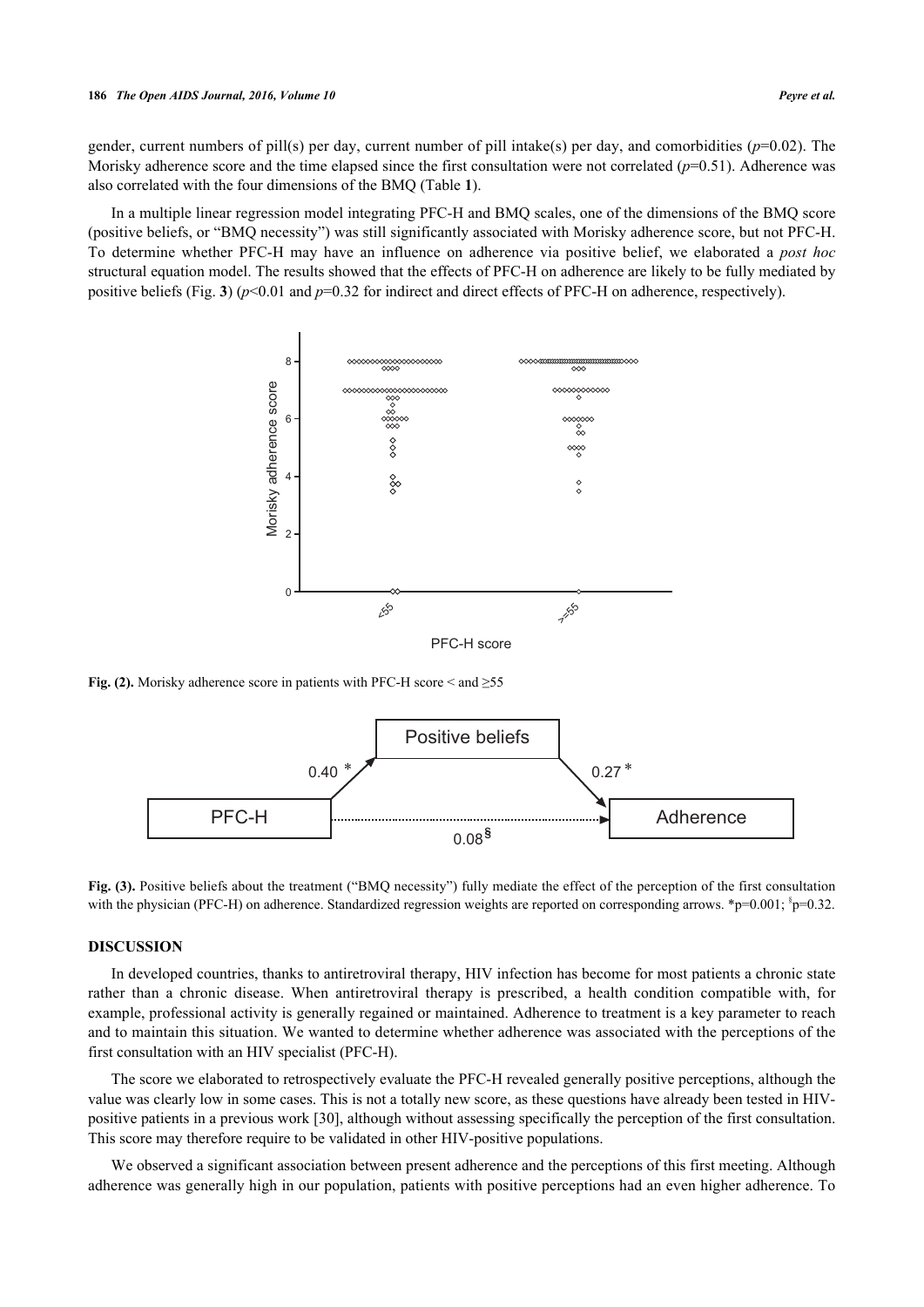our knowledge, the present study is the first to explore this dimension in HIV-infected patients. These results are consistent with previous studies that showed that the quality of the information delivered by the caregiver, and the way the caregiver behaves with the patient, influence the adherence to HIV care [\[34](#page-7-12)], or to diabetes care in patients with type 2 diabetes[[35](#page-7-13)], or to therapy in patients with multiple sclerosis [\[36\]](#page-7-14). The influence of the physician-patient relationship has also been extensively studied in cancer patients. Indeed, it has been shown [[22](#page-7-15)] that the experience of these patients during the disclosure was intense, and that it influenced the future perception of the disease and of the treatment. It is therefore not unlikely that for HIV patients, the first consultation with an infectious disease specialist will similarly impact adherence. Physicians should be aware of the future influence of this consultation, and behave consistently, i.e. providing patients the optimal information, support and listening time. The success of communication skills training programs for oncologists [[25\]](#page-7-3) may pave the way to similar training programs intended to HIV caregivers.

In a regression model including BMQ and PFC-H, the last did not appear to be associated with adherence independently of the first. However, between two perceptions so close in their topics, it may be less justified to speak in terms of dependency or independency. We therefore used a structural equation model; the model which fit the best with the data we had collected was an indirect effect of PFC-H on adherence via an effect on positive beliefs concerning medicine. This result describes in a more satisfying way the interplay between PFC-H, perceptions concerning medicine, and adherence than the regression model. It suggests that PFC-H has an important influence on the considerations the patient will develop regarding medicine and treatment, and therefore on adherence. Again, this indicates that physicians should behave carefully during their first consultation with an HIV-infected subject, as the patient perceptions may have a persisting influence.

Our study has several limitations, the most important being the important mean time elapsed since the first consultation; after such a delay, the memories of the analyzed perceptions may have been modified. The negative correlation we observed between PFC-H and the time elapsed since the first consultation is maybe an illustration of this memory bias concerning the first consultation, which occurred in some patients more than 20 years ago, although it may also reflect the fact that recent first consultations fill more the patient expectations than before. Another limitation is the purely declarative information on adherence, reason why we chose not to assess the impact of the dimensions we explored on self-reported clinical and biological outcomes. Finally, the analyzed population through questionnaire filling was not representative of the whole cohort consulting at our institution, being more Caucasian and masculine. This sample population may have different expectations and perception from physician-patient interactions.

## **CONCLUSION**

Our study suggests that the first meeting between an HIV-infected adult and an HIV specialist physician positively influences adherence, especially through perceptions on medicine and ARV. Physicians should be aware of what is at stake during this first consultation, and be trained accordingly to provide relevant information, listening time, respectful attitude, and to involve the patient in the decision process.

## **LIST OF ABBERIVATIONS**

| ARV   | $=$ | Antiretroviral therapy                                       |
|-------|-----|--------------------------------------------------------------|
| BMO   | $=$ | Beliefs about Medicine Ouestionnaire                         |
| PFC-H | $=$ | Perceptions of the first consultation with an HIV specialist |

#### **SUPPLEMENTARY MATERIAL**

Supplementary material is available on the publishers Website along with the published article.

# **CONFLICT OF INTEREST**

The authors confirm that this article content has no conflict of interest.

## **ACKNOWLEDGEMENTS**

We thank all the physicians that participated in the study.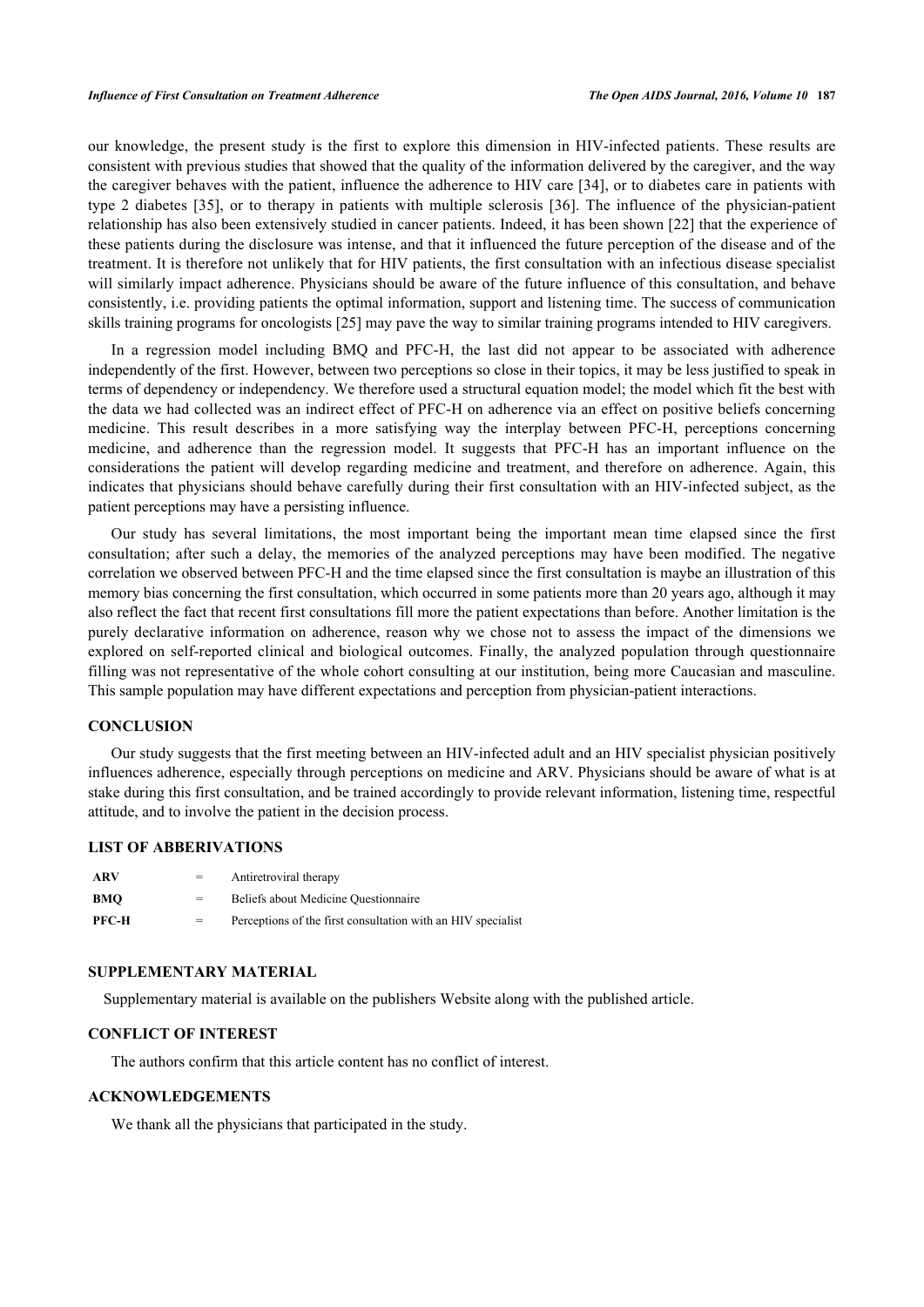## **REFERENCES**

- <span id="page-6-0"></span>[1] Levi JR, Pozniak A, Vernazza P, *et al.* Can the UNAIDS 90-90-90 target be reached?. Vancouver, Canada: International AIDS Society 2015.
- <span id="page-6-1"></span>[2] Sabin CA. Do people with HIV infection have a normal life expectancy in the era of combination antiretroviral therapy? BMC Med 2013; 11: 251.

[\[http://dx.doi.org/10.1186/1741-7015-11-251\]](http://dx.doi.org/10.1186/1741-7015-11-251) [PMID: [24283830](http://www.ncbi.nlm.nih.gov/pubmed/24283830)]

[\[http://dx.doi.org/10.1186/1471-2334-14-153\]](http://dx.doi.org/10.1186/1471-2334-14-153) [PMID: [24656065](http://www.ncbi.nlm.nih.gov/pubmed/24656065)]

<span id="page-6-2"></span>[3] Paterson DL, Swindells S, Mohr J, *et al.* Adherence to protease inhibitor therapy and outcomes in patients with HIV infection. Ann Intern Med 2000; 133(1): 21-30. [\[http://dx.doi.org/10.7326/0003-4819-133-1-200007040-00004](http://dx.doi.org/10.7326/0003-4819-133-1-200007040-00004)] [PMID: [10877736\]](http://www.ncbi.nlm.nih.gov/pubmed/10877736)

<span id="page-6-3"></span>[4] Focà E, Odolini S, Sulis G, *et al.* Clinical and immunological outcomes according to adherence to first-line HAART in a urban and rural cohort of HIV-infected patients in Burkina Faso, West Africa. BMC Infect Dis 2014; 14: 153.

- <span id="page-6-4"></span>[5] von Wyl V, Klimkait T, Yerly S, *et al.* Adherence as a predictor of the development of class-specific resistance mutations: the Swiss HIV Cohort Study. PLoS One 2013; 8(10): e77691. [\[http://dx.doi.org/10.1371/journal.pone.0077691](http://dx.doi.org/10.1371/journal.pone.0077691)] [PMID: [24147057\]](http://www.ncbi.nlm.nih.gov/pubmed/24147057)
- <span id="page-6-5"></span>[6] Morlat P. Prise en charge médicale des personnes vivant avec le VIH Recommandations du groupe d'experts. Paris: La Documentation Française 2013.
- <span id="page-6-6"></span>[7] Hinkin CH, Castellon SA, Durvasula RS, *et al.* Medication adherence among HIV+ adults: effects of cognitive dysfunction and regimen complexity. Neurology 2002; 59(12): 1944-50. [\[http://dx.doi.org/10.1212/01.WNL.0000038347.48137.67](http://dx.doi.org/10.1212/01.WNL.0000038347.48137.67)] [PMID: [12499488\]](http://www.ncbi.nlm.nih.gov/pubmed/12499488)
- <span id="page-6-7"></span>[8] Hinkin CH, Hardy DJ, Mason KI, *et al.* Medication adherence in HIV-infected adults: effect of patient age, cognitive status, and substance abuse. AIDS 2004; 18(Suppl. 1): S19-25. [\[http://dx.doi.org/10.1097/00002030-200401001-00004](http://dx.doi.org/10.1097/00002030-200401001-00004)] [PMID: [15075494\]](http://www.ncbi.nlm.nih.gov/pubmed/15075494)
- <span id="page-6-8"></span>[9] Magidson JF, Saal W, Nel A, Remmert JE, Kagee A. Relationship between depressive symptoms, alcohol use, and antiretroviral therapy adherence among HIV-infected, clinic-attending patients in South Africa. J Health Psychol 2016. pii: 1359105316628743. [Epub ahead of print] [PMID: [26884445\]](http://www.ncbi.nlm.nih.gov/pubmed/26884445)
- <span id="page-6-9"></span>[10] Ti L, Milloy MJ, Shannon K, *et al.* Suboptimal plasma HIV-1 RNA suppression and adherence among sex workers who use illicit drugs in a
- Canadian setting: an observational cohort study. Sex Transm Infect 2014; 90(5): 418-22. [\[http://dx.doi.org/10.1136/sextrans-2013-051408](http://dx.doi.org/10.1136/sextrans-2013-051408)] [PMID: [24523347\]](http://www.ncbi.nlm.nih.gov/pubmed/24523347)
- <span id="page-6-10"></span>[11] Tiyou A, Belachew T, Alemseged F, Biadgilign S. Predictors of adherence to antiretroviral therapy among people living with HIV/AIDS in resource-limited setting of southwest ethiopia. AIDS Res Ther 2010; 7: 39. [\[http://dx.doi.org/10.1186/1742-6405-7-39\]](http://dx.doi.org/10.1186/1742-6405-7-39) [PMID: [21034506](http://www.ncbi.nlm.nih.gov/pubmed/21034506)]
- <span id="page-6-11"></span>[12] Wilson SM, Sikkema KJ, Ranby KW. Gender moderates the influence of psychosocial factors and drug use on HAART adherence in the context of HIV and childhood sexual abuse. AIDS Care 2014; 26(8): 959-67. [\[http://dx.doi.org/10.1080/09540121.2013.873765\]](http://dx.doi.org/10.1080/09540121.2013.873765) [PMID: [24410324](http://www.ncbi.nlm.nih.gov/pubmed/24410324)]
- <span id="page-6-12"></span>[13] Bianco JA, Heckman TG, Sutton M, Watakakosol R, Lovejoy T. Predicting adherence to antiretroviral therapy in HIV-infected older adults: the moderating role of gender. AIDS Behav 2011; 15(7): 1437-46. [\[http://dx.doi.org/10.1007/s10461-010-9756-2\]](http://dx.doi.org/10.1007/s10461-010-9756-2) [PMID: [20632080](http://www.ncbi.nlm.nih.gov/pubmed/20632080)]
- <span id="page-6-13"></span>[14] Turner BJ, Laine C, Cosler L, Hauck WW. Relationship of gender, depression, and health care delivery with antiretroviral adherence in HIVinfected drug users. J Gen Intern Med 2003; 18(4): 248-57. [\[http://dx.doi.org/10.1046/j.1525-1497.2003.20122.x\]](http://dx.doi.org/10.1046/j.1525-1497.2003.20122.x) [PMID: [12709091](http://www.ncbi.nlm.nih.gov/pubmed/12709091)]
- <span id="page-6-14"></span>[15] Berg KM, Demas PA, Howard AA, Schoenbaum EE, Gourevitch MN, Arnsten JH. Gender differences in factors associated with adherence to antiretroviral therapy. J Gen Intern Med 2004; 19(11): 1111-7. [\[http://dx.doi.org/10.1111/j.1525-1497.2004.30445.x\]](http://dx.doi.org/10.1111/j.1525-1497.2004.30445.x) [PMID: [15566440](http://www.ncbi.nlm.nih.gov/pubmed/15566440)]
- <span id="page-6-15"></span>[16] Al-Dakkak I, Patel S, McCann E, Gadkari A, Prajapati G, Maiese EM. The impact of specific HIV treatment-related adverse events on adherence to antiretroviral therapy: a systematic review and meta-analysis. AIDS Care 2013; 25(4): 400-14. [\[http://dx.doi.org/10.1080/09540121.2012.712667\]](http://dx.doi.org/10.1080/09540121.2012.712667) [PMID: [22908886](http://www.ncbi.nlm.nih.gov/pubmed/22908886)]
- <span id="page-6-16"></span>[17] Pérez-Salgado D, Compean-Dardón MS, Staines-Orozco MG, Ortiz-Hernández L. Satisfaction with healthcare services and adherence to antiretroviral therapy among patients with hiv attending two public institutions. Rev Invest Clin 2015; 67(2): 80-8. [PMID: [25938840\]](http://www.ncbi.nlm.nih.gov/pubmed/25938840)
- <span id="page-6-17"></span>[18] Roberts KJ. Physician-patient relationships, patient satisfaction, and antiretroviral medication Adherence among HIV-infected adults attending a public health clinic. AIDS Patient Care STDS 2002; 16(1): 43-50. [\[http://dx.doi.org/10.1089/108729102753429398\]](http://dx.doi.org/10.1089/108729102753429398) [PMID: [11839218](http://www.ncbi.nlm.nih.gov/pubmed/11839218)]
- <span id="page-6-18"></span>[19] Schneider J, Kaplan SH, Greenfield S, Li W, Wilson IB. Better physician-patient relationships are associated with higher reported adherence to antiretroviral therapy in patients with HIV infection. J Gen Intern Med 2004; 19(11): 1096-103. [\[http://dx.doi.org/10.1111/j.1525-1497.2004.30418.x\]](http://dx.doi.org/10.1111/j.1525-1497.2004.30418.x) [PMID: [15566438](http://www.ncbi.nlm.nih.gov/pubmed/15566438)]